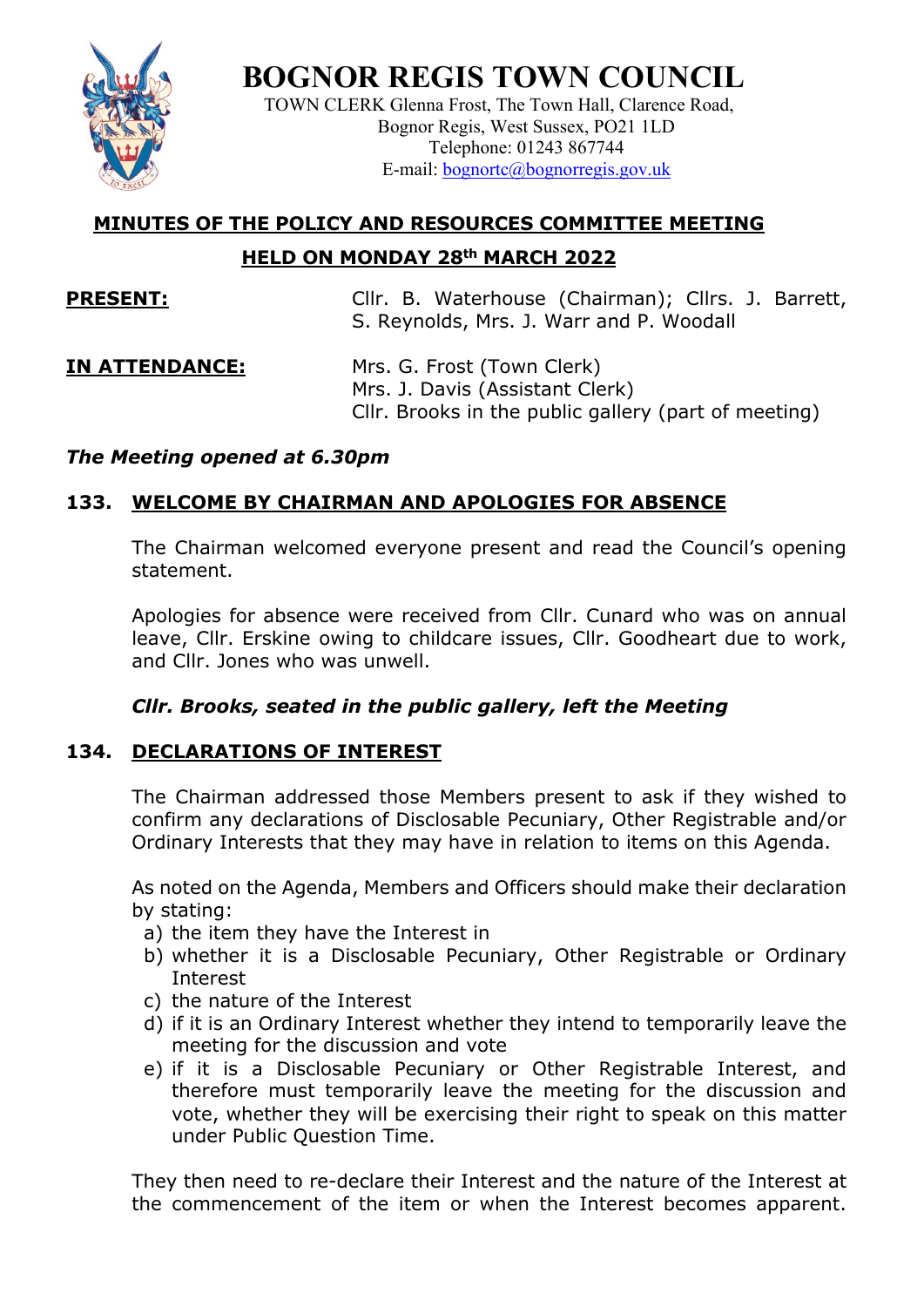They should request that it be recorded in the Minutes that they will leave the meeting and will neither take part in discussion, nor vote on the item.

As per the Agenda, it is each Member's own responsibility to notify the Monitoring Officer of all Disclosable Pecuniary, Other Registrable or Ordinary Interests notifiable under the Council's Code of Conduct, not already recorded on their Register of Interests Form, within 28 days.

The Chairman reminded Members to declare their Interests as any arise or again at the relative point in the meeting if they have already.

#### *There were no declarations of Interest*

# **135. TO APPROVE THE MINUTES OF THE MEETING HELD ON 31st JANUARY 2022**

Cllr. Woodall advised he would abstain from the vote as he had not been present at the meeting.

The Committee unanimously **RESOLVED** to **APPROVE** the Minutes of the Meeting held 31<sup>st</sup> January 2022 as an accurate record of the proceedings and these were signed by the Chairman.

#### **136. ADJOURNMENT FOR PUBLIC QUESTIONS AND STATEMENTS**

There were no members of the public seated in the gallery at this time and the meeting was not, therefore, adjourned by the Chairman.

# **137. TO RECEIVE A WRITTEN UPDATE FROM THE BID CO-ORDINATOR INCLUDING REQUEST FOR ONGOING FINANCIAL SUPPORT FOR THE PROVISION OF A UNIFORMED PRESENCE IN THE TOWN CENTRE - MIN. 116.2 REFERS**

The Town Clerk's report was **NOTED**, and Members subsequently unanimously **AGREED** to **RATIFY** the release of £10,000 funding, allocated within the annual budget, for the provision of a uniformed presence in the Town Centre.

#### **138. CLERK'S REPORT FROM PREVIOUS MINUTES**

#### **138.1 31st January 2022 - Min. 116.3 - Fishermen's Huts**

Members were advised at the last meeting that an update had been sought from ADC to establish whether the legal documentation was now in place so that clarification on responsibility for the water supply to the area could be established. This would then allow for negotiation to commence with a written agreement being drawn up to enable the seafront showers to be reconnected to the supply in this area prior to the summer season. At that time, ADC had responded advising that they were trying to obtain some information from the BFA to move matters forward. A further update has therefore been sought resulting in the following response: -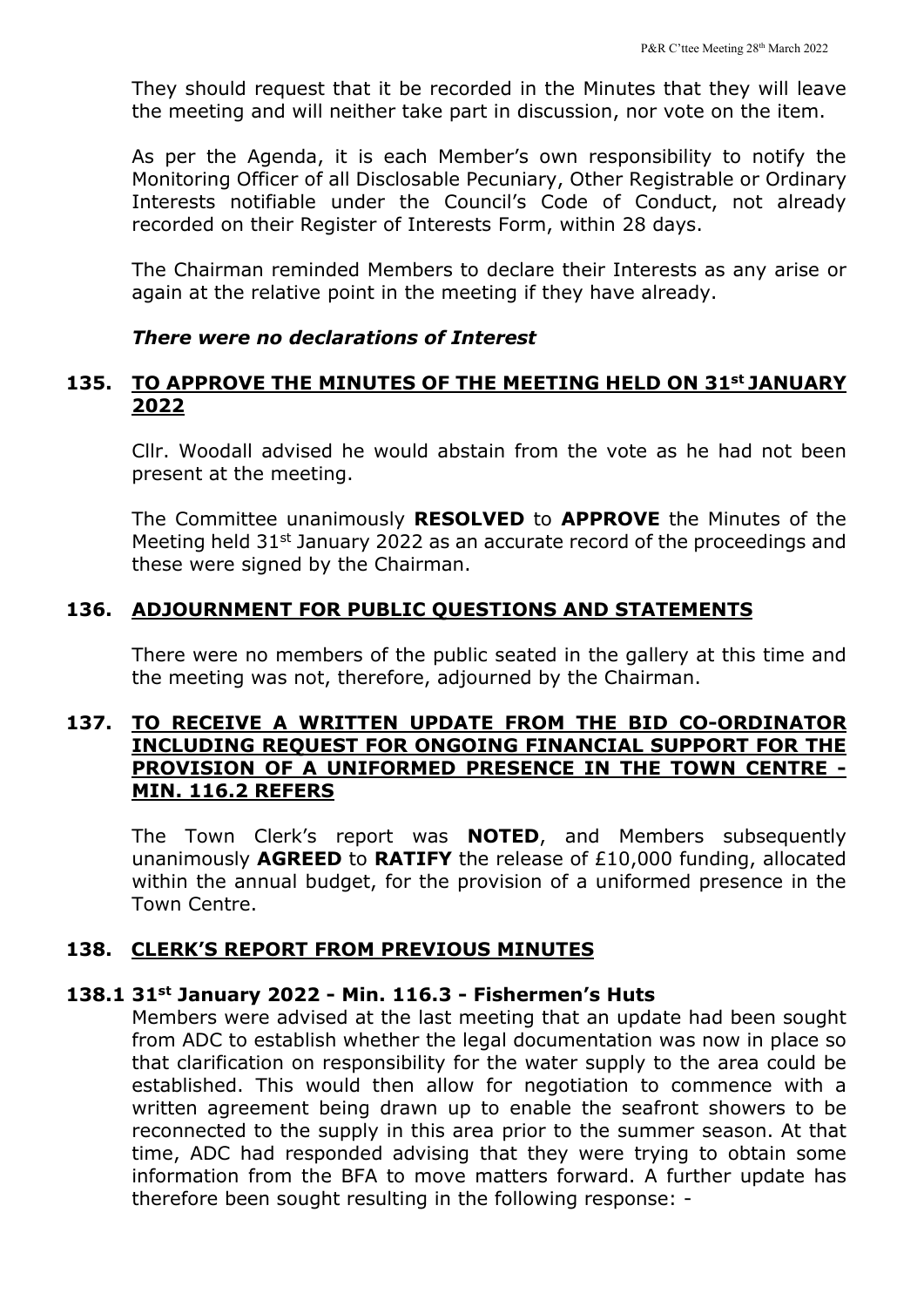*"We are still struggling to get the BFA to engage with us. We have now put a deadline on them to try and get some action. I will ask my colleagues via this email to explore whether we can consider a plan B for the shower supply and metering should that prove necessary."*

The Town Clerk responded to ADC asking to be advised of the date of the deadline being imposed for engagement by the BFA and if it is possible, to be kept updated on progress with this as the season fast approaches. ADC had subsequently advised they were seeking engagement by the end of the month.

#### **138.2 31st January 2022 - Min. 116.5 - Promotions Training**

As was reported to the Events, Promotion and Leisure Committee Meeting on Monday 21<sup>st</sup> March, contact had been made with town and parish councils in Bridlington, Burnham-on-Sea, Clevedon, Dawlish, Deal, Lymington, Morecambe, and Teignmouth – all of which are similar in size to Bognor Regis. It was explained to these councils that whilst the remit of tourism, and any associated office, falls to our District Council, the Town Council are still keen to play their part in actively promoting our seaside resort and would be interested in hearing how similar councils might promote their parishes as a tourist destination. An invite has been extended to join Bognor Regis Town Council at an informal Zoom meeting to listen to one another's experiences and to share ideas on how, as town and parish councils, we can play our part in promoting tourism. Responses were requested by no later than 31<sup>st</sup> March and, to date, two councils are interested in accepting our invite.

In the meantime, the Town Council have signed up to NALC's Coastal Communities Network Forum allowing for an opportunity to meet online with councils, located in coastal communities, around the country to share best practices.

Members are reminded that any request to sign up to a specific promotion training course, that comes at a cost, will be referred to the Policy and Resources Committee for budget approval.

# **138.3 31st January 2022 - Min. 116.6 - Town Force Report - Licences vs. leases for BRTC Assets on the Promenade**

Despite numerous emails to ADC regarding this matter, a meaningful response is still awaited.

# **138.4 29th November 2021 - Min. 100 - 2022 Jubilee Street Party on the Prom Grant Aid Allocation**

Members were advised that a request had been received from the event organisers of the community Jubilee Street Party on the Prom event for the grant awarded to this event to be paid over to The Carnival Association. This would allow for the funds to be deposited into their already established bank account as they have been trying to open an account so that they can receive and account for the funds for this event, but they are having great difficulty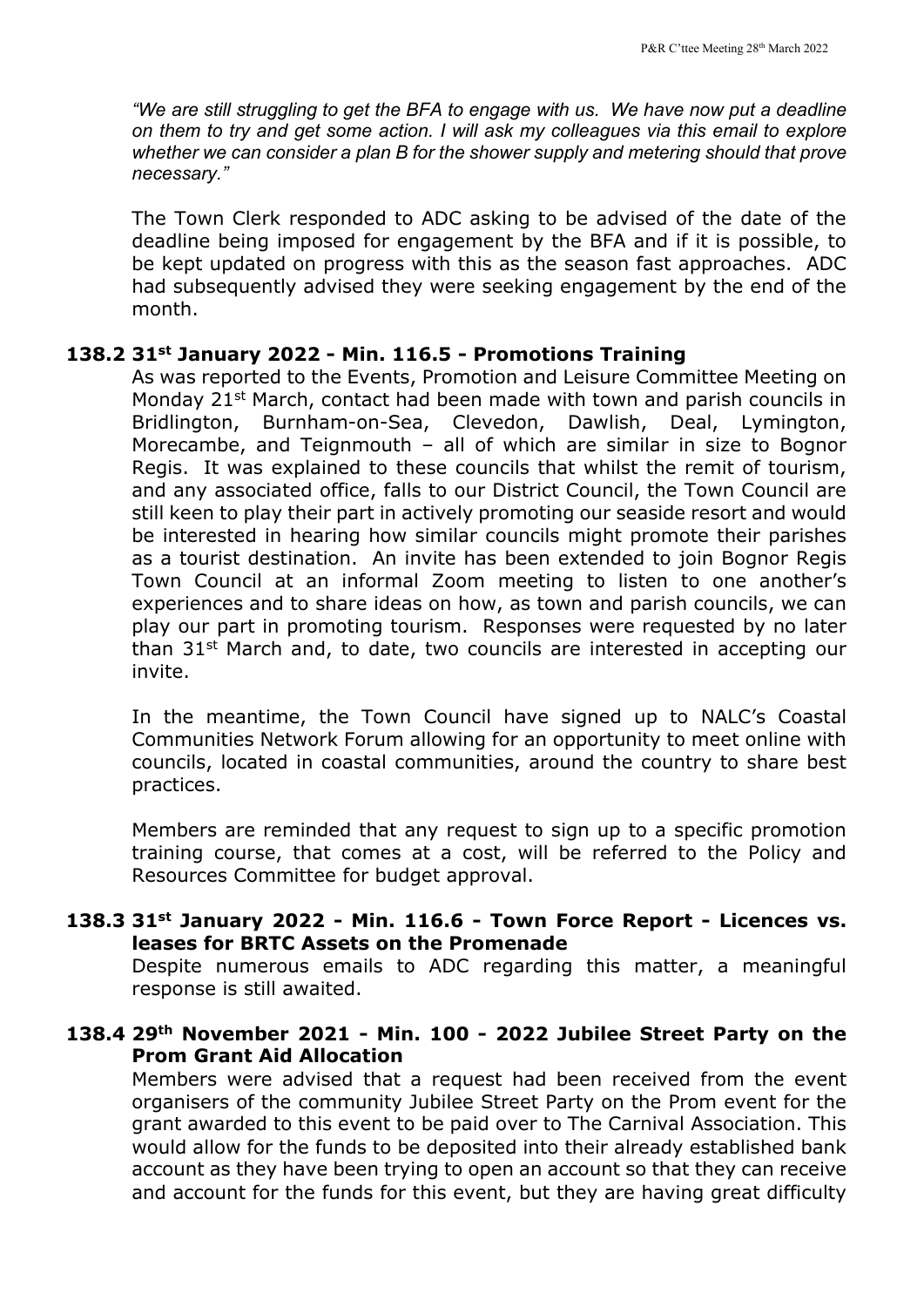in doing so, particularly as a one-off event. Liaison had been undertaken with the Town Council's Accountant who had confirmed that this would be in order on the proviso that the expenditure for the Jubilee Street Party event is separately accounted for with a copy sent to the Town Council to show this following the events conclusion. The event organisers have therefore been advised accordingly.

# **138.5 11th November 2019 - Min. 89 Grant Aid awarded for 2020 Pride Event**

Notification had been received from the Chairman of Pride, Bognor Regis as follows: -

*"Due to it being such a busy year I will not be running the large, planned event this time, instead I will probably do a Pride on the Pier event later in the year.* 

*Because of this, and the fact that Pride has enough funds for the smaller event, I feel it would be inappropriate to take the kindly gifted grant aid on this occasion as I feel there are others that may be able to use it in a better way.*

*I wanted to let you know prior to the presentation and look forward to applying for a grant in future years."* 

As the £4,000 grant is currently held in Earmarked Reserves following the event being cancelled in 2020 due to Covid, this matter will be referred to the next meeting for consideration of whether the funds should be returned to reserves or remain earmarked to be added to 2022 Grant Aid pot for allocation in 2023.

Members were also asked to note that other event organisers who had Grant Aid awarded in this year requested that these funds be put into Earmarked Reserves due to the Covid pandemic, resulting in it not being possible to hold their events. These included Bognor Regis Carnival Association, Armed Forces Day Committee, Bognor Regis Twinning Association, Rox Music and Arts Festival and the Bognor Regis Kite Festival. All of these event organisers had now confirmed that their planned event will be taking place in 2022 and had requested the release of these funds. This will be done with the cheques to these organisations presented at the Civic Reception on 6<sup>th</sup> April 2022 along with the cheques for recipients of the 2022 Grant Aid awards.

# **138.6 Match-Funding Grant Aid**

Members were reminded that back in 2019 the Town Council had been approached by ADC to consider match-funding a budget provision of £25,000 within the 2020/21 financial year to be used for Town Centre events as part of an initiative to innovate and regenerate town centres. Despite some concern by Members, the Town Council made provision of a one-off allocation of £25,000 for that financial year. This was not identified as revenue expenditure, as it had not been clear in the initial approach from ADC about this being an annual activity and therefore it was not being met by the parish precept. Members agreed to support the initiative in principle but required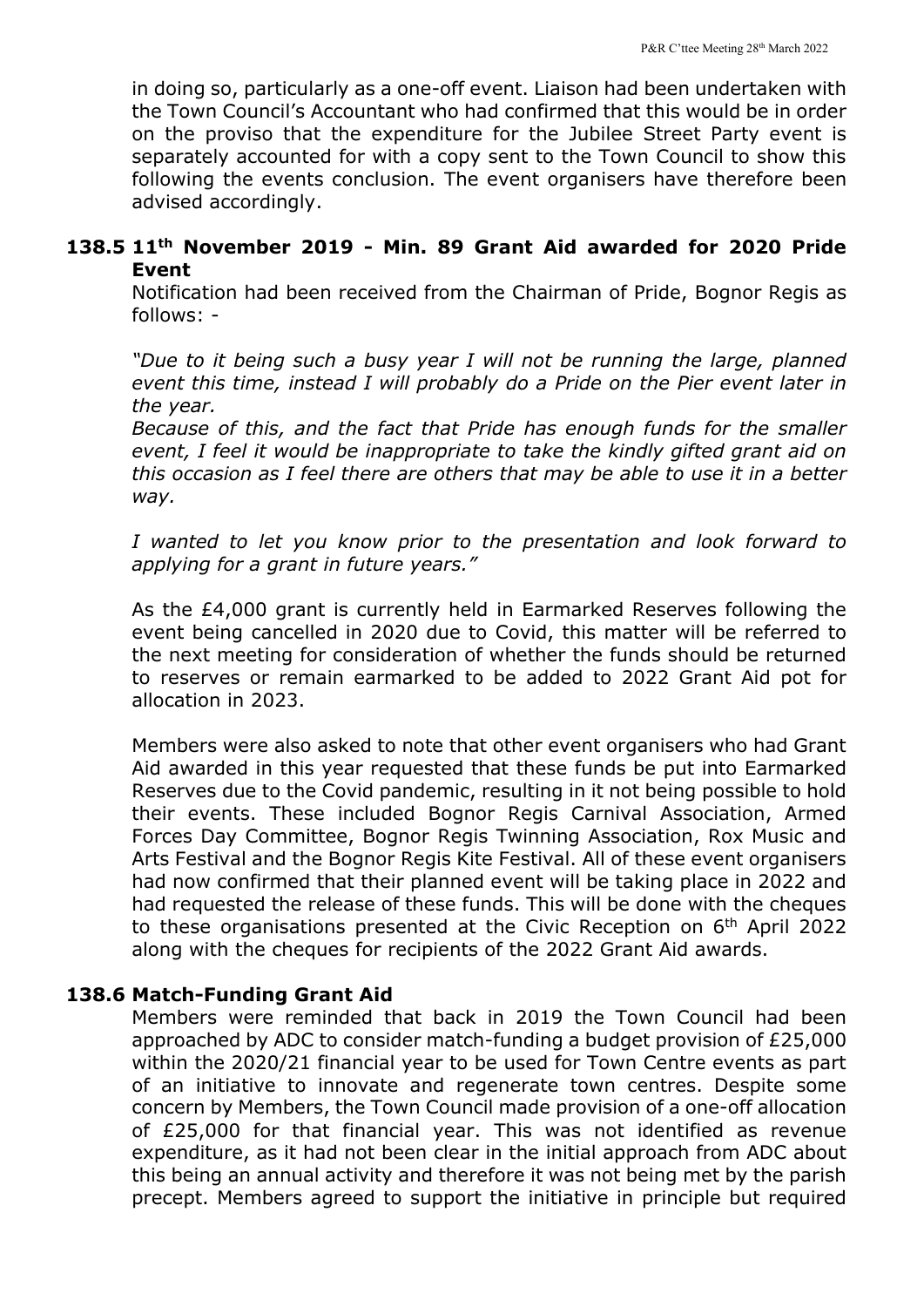further detailed information on what the funds were to be used for before ratifying the decision to release any of the funding. Despite a proposal being put forward for a project in 2020/21 to utilise £15,000 of the budget, the Council considered this in detail resulting in a decision not to continue to support and contribute to the ADC proposal. The £25,000 allocation was therefore removed from the budget and the ADC match-funding lost.

The Town Clerk has recently been made aware that a budget provision for match-funding was also made in 2021/22 by ADC. The Clerk has therefore been in liaison with ADC Officers to establish whether the Town Council could meet the criteria that would allow the release of this funding before it is lost at the end of the financial year.

As a result of these discussions, at the Events, Promotion and Leisure Committee Meeting held on 21st March, Members were advised that owing to the significant commitment by the Town Council to secure a three-year contract for new Christmas displays for the Town commencing in 2022 and the Committees desire to repeat the very successful digital projection in the Town Centre again for this coming Christmas, £12,500 match-funding had been secured by the Clerk for the digital projection.

This therefore leaves the balance of £12,500, which it has been agreed with ADC would meet the criteria for release if it were used to enhance significant events put on by other event organisers that help to promote tourism and bring people into the Town from far and wide, that the Town Council already support through its Grant Aid process.

Considerations for release of this further grant would need to include: -

- The event is to have an impact on the Town that the Council has confidence will happen and already be established and supported by the Town Council through its Grant Aid process to be eligible.
- Rather than spread the funding too thinly, to consider supporting a small number of organisations for the money to be used to bring a new element to their existing event that will have more of an impact, help promote tourism and increase footfall in the Town.
- Evidence of evaluation or feedback that they have received from previous events they have held and details of the number of people attending to ensure the benefits of enhancing their event could also be sought.

It was therefore proposed that as the events season is fast approaching and to allow for this funding to be made available, an Extraordinary Meeting of the Committee be called to confirm the criteria and conditions to be met as soon as possible.

Suggested dates for this meeting were Tuesday 5<sup>th</sup> April 2022 at 5.30pm, prior to the Planning and Licensing Committee Meeting scheduled for 6.30pm that evening, or Tuesday  $12<sup>th</sup>$  April commencing at 6.00pm or 6.30pm. Members present were asked to indicate their availability for both meetings, with those Committee Members not in attendance being emailed by the Town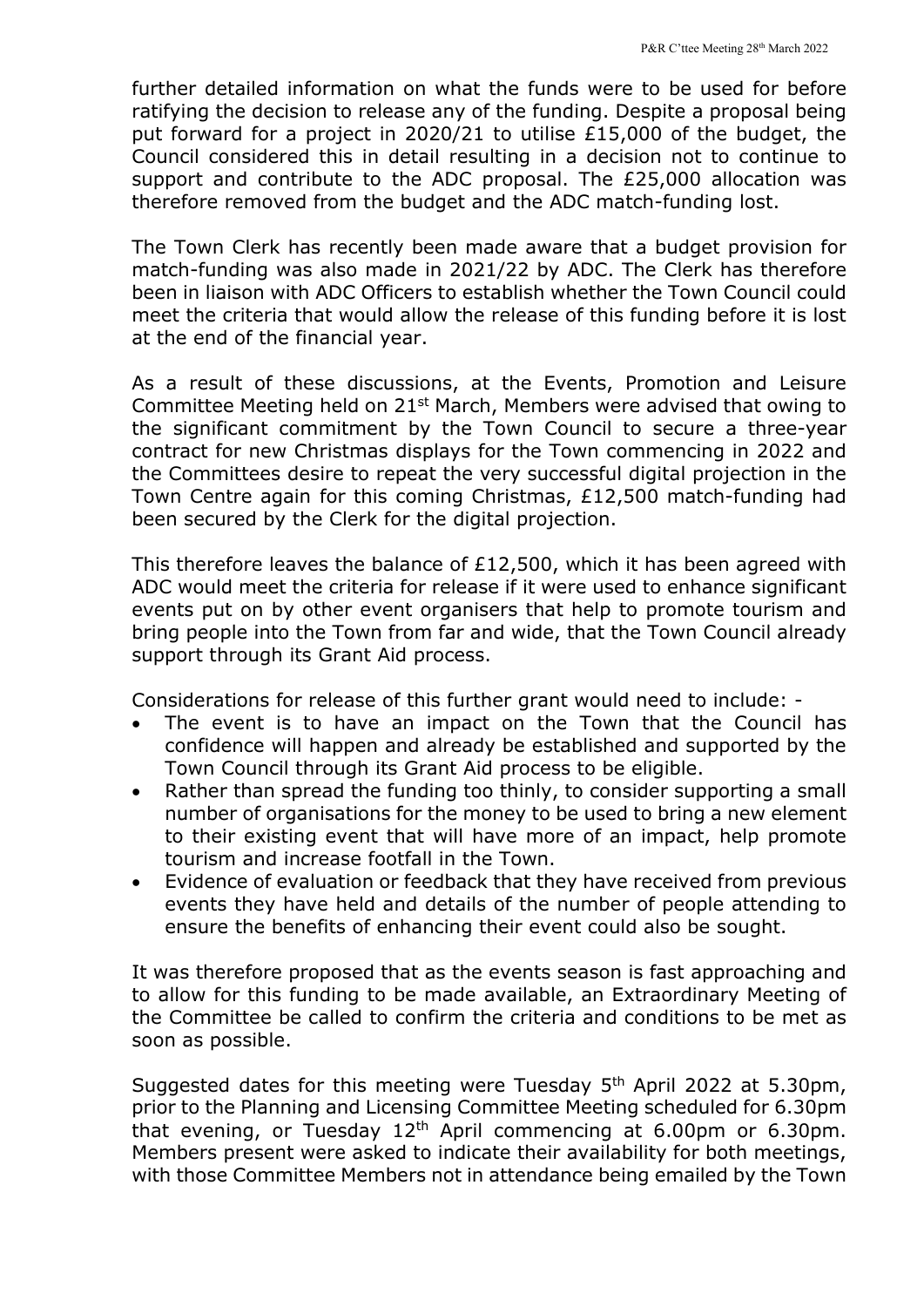Clerk to be asked for their availability, after which the date on which the majority could attend would be confirmed.

#### **139. TO RECEIVE THE TOWN FORCE REPORT**

The Town Clerk drew Members attention to the graffiti statistics within the report, that had been updated, and the Town Force Manager's report was subsequently **NOTED**.

# **140. BOGNOR REGIS HERITAGE & ARTS PARTNERSHIP BOARD (BRHAPB) INCLUDING: - TO RECEIVE THE NOTES OF THE MEETING HELD ON 9th FEBRUARY 2022 PREVIOUSLY CIRCULATED TO COUNCILLORS**

The Town Clerk's report, including the Notes of the meeting held on 9<sup>th</sup> February 2022, together with their intended actions, was **NOTED**.

Following a Member's query, the Town Clerk confirmed that whilst the Town Council used to hold the funding for the BRHAPB, it had been agreed, when the previous Projects Officer left the Council, for BRHAPB to hold the budget in the meantime, with any decisions taken by the Board coming back to the Policy and Resources Committee.

- **140.1** Members **AGREED** to **RATIFY** the recommendation to allocate £500 to the Bathing Machine Project being carried out by Greg Burt - Min. 3 refers.
- **140.2** Members further **AGREED** to **RATIFY** the recommendation to allocate £1,500 to the design, production and printing of Jubilee Guides, as presented by the Chairman - Min. 4 refers

# **141. REPORT FROM THE PROJECTS OFFICER ON TOWN CENTRE ISSUES INCLUDING ANY REPORTS ON MEETINGS WITH THE BID MANAGEMENT BOARD**

The Projects Officer's report was **NOTED**, with Members invited to email the Town Clerk with any questions to be passed on to the Projects Officer.

**142. TO CONSIDER A CALL FROM SLCC TO PASS THE FOLLOWING MOTION, AND WRITING TO THE SECRETARY OF STATE TO SHOW SUPPORT, REFERRED FROM COUNCIL - MIN. 184 REFERS -** *'THIS COUNCIL SUPPORTS THE PETITION LAUNCHED BY ADSO AND LLG ON 5th JANUARY WITH REGARD TO REMOTE AND HYBRID MEETINGS. WE AGREE TO WRITE TO THE SECRETARY OF STATE FOR LEVELLING UP, HOUSING AND COMMUNITIES CALLING ON THE GOVERNMENT TO CHANGE THE LAW TO ALLOW COUNCILS THE FLEXIBILITY TO HOLD SUCH MEETINGS WHEN THEY DEEM APPROPRIATE WITHIN AGREED RULES AND PROCEDURES'*

The Assistant Clerk's report was **NOTED**.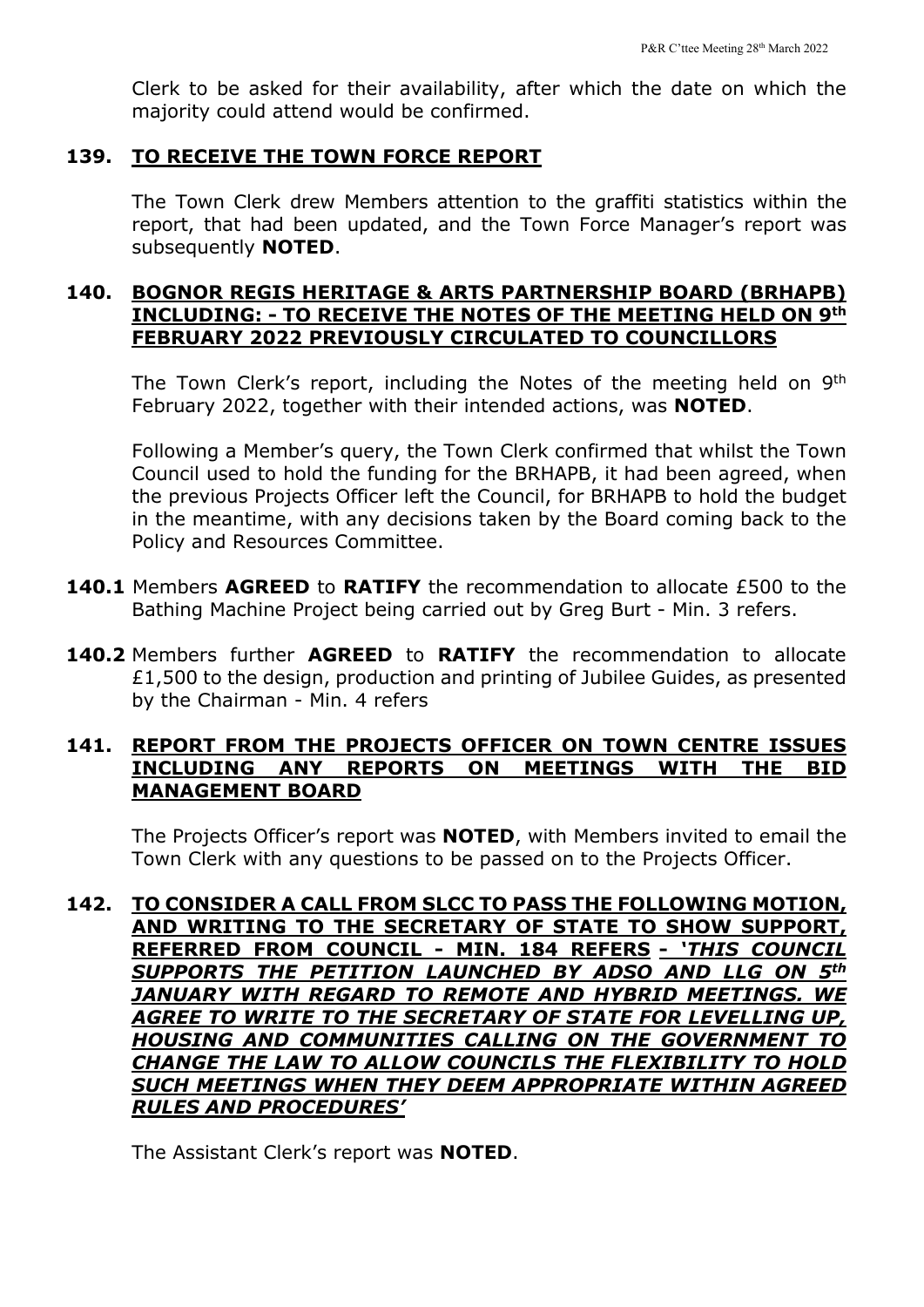Members unanimously **AGREED** to **SUPPORT** the Motion in relation to the petition launched by ADSO and LLG with regard to remote and hybrid meetings, and further **AGREED** to write to the Secretary of State for Levelling Up, Housing and Communities calling on the Government to change the law to allow Council's the flexibility to hold such meetings when they deem appropriate within agreed rules and procedures.

# **143. TO RECEIVE AN UPDATE ON THE 2022 TOWN NEWSLETTER - MIN. 98 REFERS**

The Assistant Clerk's report was **NOTED**.

### **144. TO RATIFY RELEASE OF 2022-2023 PARTNERSHIP FUNDING FOR CCTV, BOGNOR REGIS SEAFRONT LIGHTS (YEAR 2 OF 3), BOGNOR REGIS REGENERATION BOARD, AND BUSINESS WARDENS/ UNIFORMED OFFICER**

The Assistant Clerk's report was **NOTED**.

Members unanimously **RESOLVED** to **RATIFY** the release of the 2022-2023 Partnership Funding of £2,000 for CCTV, £9,000 for BRSFL, £4,500 for BRRB, and £10,000 for Business Wardens/Uniformed Officer, as agreed as part of the Town Council's budget provision for the next financial year.

# **145. TO RATIFY RELEASE OF EMR TO MUSEUM FOR BATHING MACHINE REHOUSING – MIN. 116.1 REFERS**

The Assistant Clerk's report was **NOTED**.

The Committee unanimously **RESOLVED** to **RATIFY** the release of the remaining £1,250, held in earmarked reserves for the Museum, towards the rehousing of the Bathing Machine project.

# **146. TO CONSIDER A REQUEST FOR PARTNERSHIP FUNDING FOR A WAYFINDING STRATEGY FROM THE BOGNOR REGIS REGENERATION BOARD**

The Town Clerk's report was **NOTED**.

However, owing to illness, Rebecca White had been unable to attend the meeting to give an overview to Members. The Town Clerk, therefore, suggested that since it had been agreed, earlier in the meeting, to hold an Extraordinary Policy and Resources Committee Meeting, that the item be deferred with Rebecca invited to give a presentation then.

Members **AGREED** to **DEFER** the item to the Extraordinary Policy and Resources Committee Meeting to be held on either Tuesday 5<sup>th</sup> April or Tuesday 12th April 2022.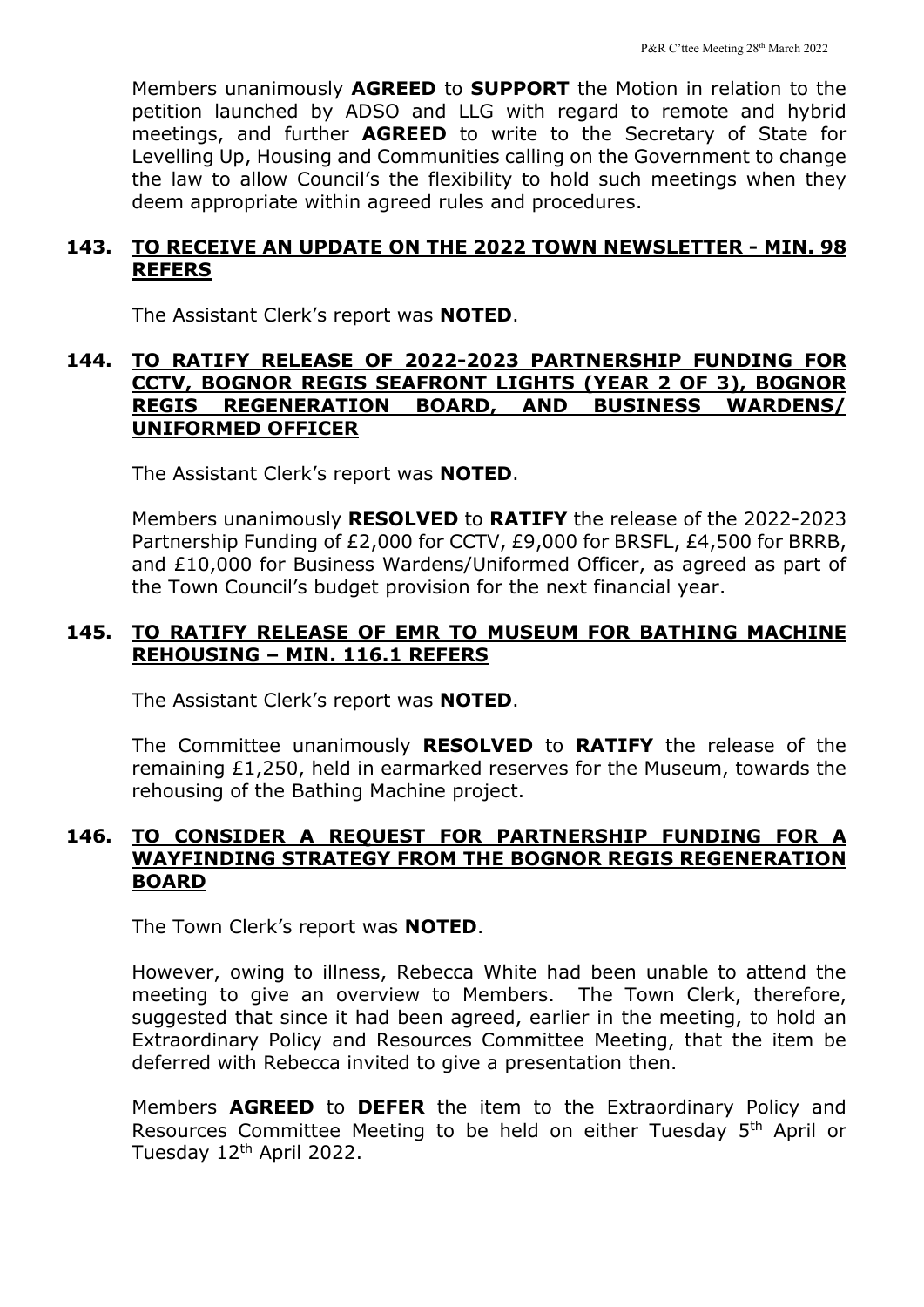# **147. TO RECEIVE AN UPDATE ON TOWN CRIER'S COMPETITION - MIN. 97 REFERS**

The Civic & Office Manager's report was **NOTED**.

#### **148. FINANCIAL REPORTS INCLUDING: -**

**148.1 To note Committee, I&E Reports for the month of February 2022 previously copied to Councillors** Members **NOTED** receipt of the financial reports for the month of February

2022.

**148.2 To note verification of bank reconciliations with the Town Council's Current account and Mayor's Charity account for the months of January and February 2022, undertaken by the Chairman of the Policy and Resources Committee in line with the Council's Financial Regulations**

The verification of bank reconciliations as detailed was **NOTED**.

#### **149. CORRESPONDENCE**

The Committee noted receipt of correspondence as detailed in the list previously circulated.

# **150. TO RESOLVE TO MOVE TO CONFIDENTIAL BUSINESS (S.O. 3D) – (CONTRACTUAL)**

The Committee **RESOLVED** that in view of the confidential nature of the business about to be transacted it is advisable in the public interest that the public be temporarily excluded, and they are instructed to withdraw (S.O. 3d) - Agenda items 19 and 20 (staffing and contractual).

### **151. TO NOTE ANY RECOMMENDATIONS FROM THE JOINT CONSULTATIVE SUB-COMMITTEE (STAFFING) MEETING HELD 1st MARCH 2022**

The Town Clerk gave a verbal report from the Meeting which was **NOTED**.

- **151.1** Members subsequently unanimously **AGREED** to **RATIFY** the recommendation to re-advertise the vacancy for a Committee & Event Support Officer, and also approved the advertising of the vacancy for an Allotments & In Bloom Officer.
- **151.2** Members further **AGREED** to **RATIFY** the increase in Spinal Column Points relating to two members of staff.
- **151.3** The recommendation to approve a review of the Local Government Pension Scheme (LGPS) Employer's Discretion Policy was **RATIFIED**.